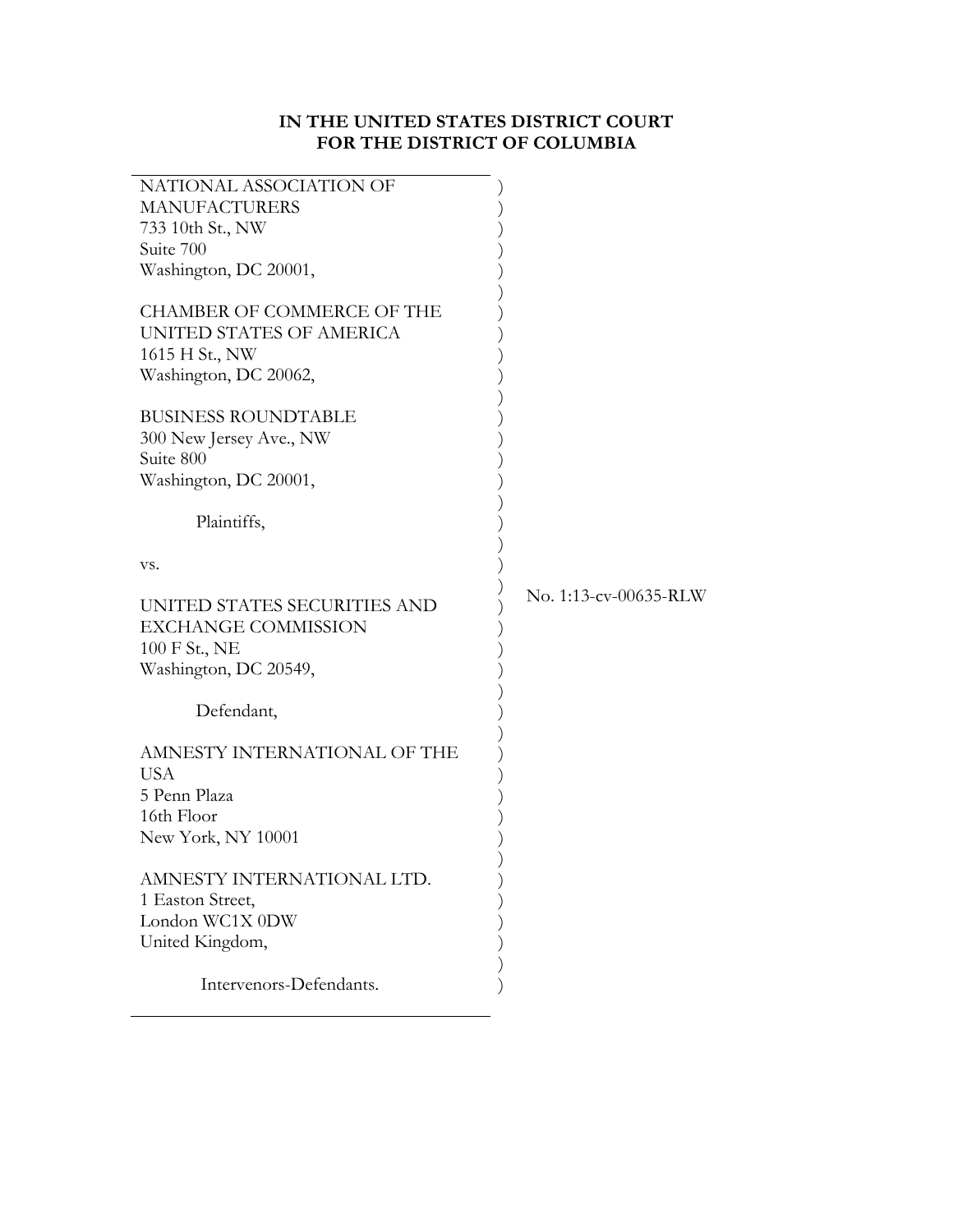#### **JOINT STATUS REPORT**

 On August 22, 2012, the Securities and Exchange Commission ("SEC" or "Commission") adopted Rule 13p-1 and Form SD, *Conflict Minerals*, 77 Fed. Reg. 56,274 (Sept. 12, 2012), promulgated pursuant to Section 1502 of the Dodd-Frank Act, 15 U.S.C. § 78m(p). Plaintiffs filed a petition for review of this Rule in the U.S. Court of Appeals for the District of Columbia Circuit on October 19, 2012, amending it on October 22. Plaintiffs then filed an unopposed motion to expedite the action, which the Court granted. Intervenors-Defendants Amnesty International of the USA and Amnesty International Limited (collectively, Amnesty International) filed an unopposed motion to intervene in the District of Columbia Circuit, which the Court also granted. Under the expedited schedule, briefing concluded on March 28, 2013, and oral argument was set for May 15, 2013.

 On April 26, 2013, the Court of Appeals held that it lacked jurisdiction of the petition for review in *American Petroleum Institute v. SEC*, No. 12-1398, 2013 WL 1776467, and that jurisdiction lies instead in the District Court. Because *American Petroleum Institute* presented the same jurisdictional issue as this case, on April 30, 2013, plaintiffs filed an unopposed motion to transfer this case to this Court under 28 U.S.C. § 1631. The motion explained that a transfer was "in the interest of justice" because the parties had reasonably believed that the Court of Appeals had jurisdiction, and because transfer would help to avoid delay that would harm the parties and the public at large. Petr's Mot. to Transfer. On May 2, 2013, the Court of Appeals granted the motion, and transferred the case to this Court.

 The parties now submit this Joint Status Report as directed by the Court's Order of May 6, 2013, as well as the attached Proposed Scheduling Order. The parties respectfully request that the Court expedite consideration of the case, treat the petition for review as a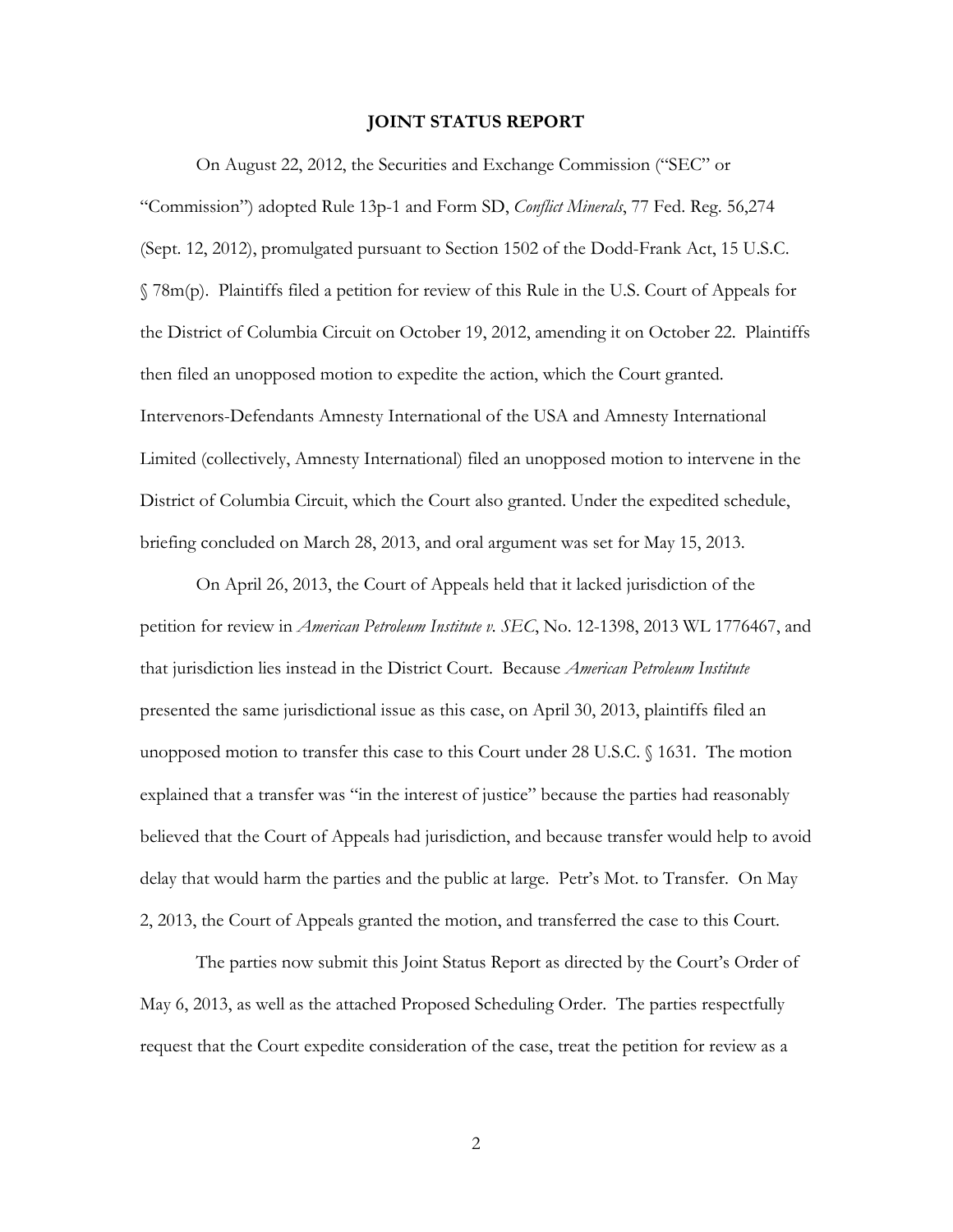complaint, and decide this case on the basis of the briefing already transferred to this Court from the Court of Appeals.

#### **DISCUSSION**

The parties respectfully request that the Court, like the D.C. Circuit, expedite this action. Under 28 U.S.C. § 1657, a "court shall expedite the consideration of any action . . . if good cause therefor is shown." The parties agree that expedited consideration of this case will increase the probability of final resolution of plaintiffs' challenge prior to some of the applicable compliance dates under the Rule, and will help avoid litigation that might otherwise occur regarding the propriety of a stay.

 In addition, plaintiffs seek expedition for the same reasons they sought expedition in the Court of Appeals. Plaintiffs argued in seeking expedition in the Court of Appeals that delay in this case "will cause irreparable injury" and "the public generally, or … persons not before the Court, have an unusual interest in prompt disposition." D.C. Circuit *Handbook of Practice and Internal Procedures* 33 (2011); Petr's Consent Mot. to Expedite (filed Nov. 21, 2012). Plaintiffs also argued that the challenged Rule will impose significant costs upon plaintiffs' members. By the SEC's own estimation, initial compliance will cost companies \$3 to \$4 billion, and annual compliance will cost an additional \$200 to \$600 million per year. 77 Fed. Reg. at 56,334.

 Plaintiffs' members will unavoidably have to incur some portion of the Rule's costs while this litigation is ongoing, as the first compliance period has already begun. *Id.* at 56,274. However, the second compliance period does not begin until January 1, 2014, and issuers must file the first Conflict Minerals Reports on May 31, 2014. *Id.* at 56,274, 56,280. As plaintiffs explained in successfully seeking expedited consideration before the Court of Appeals, a decision before those dates would, if plaintiffs' challenge is successful, help

3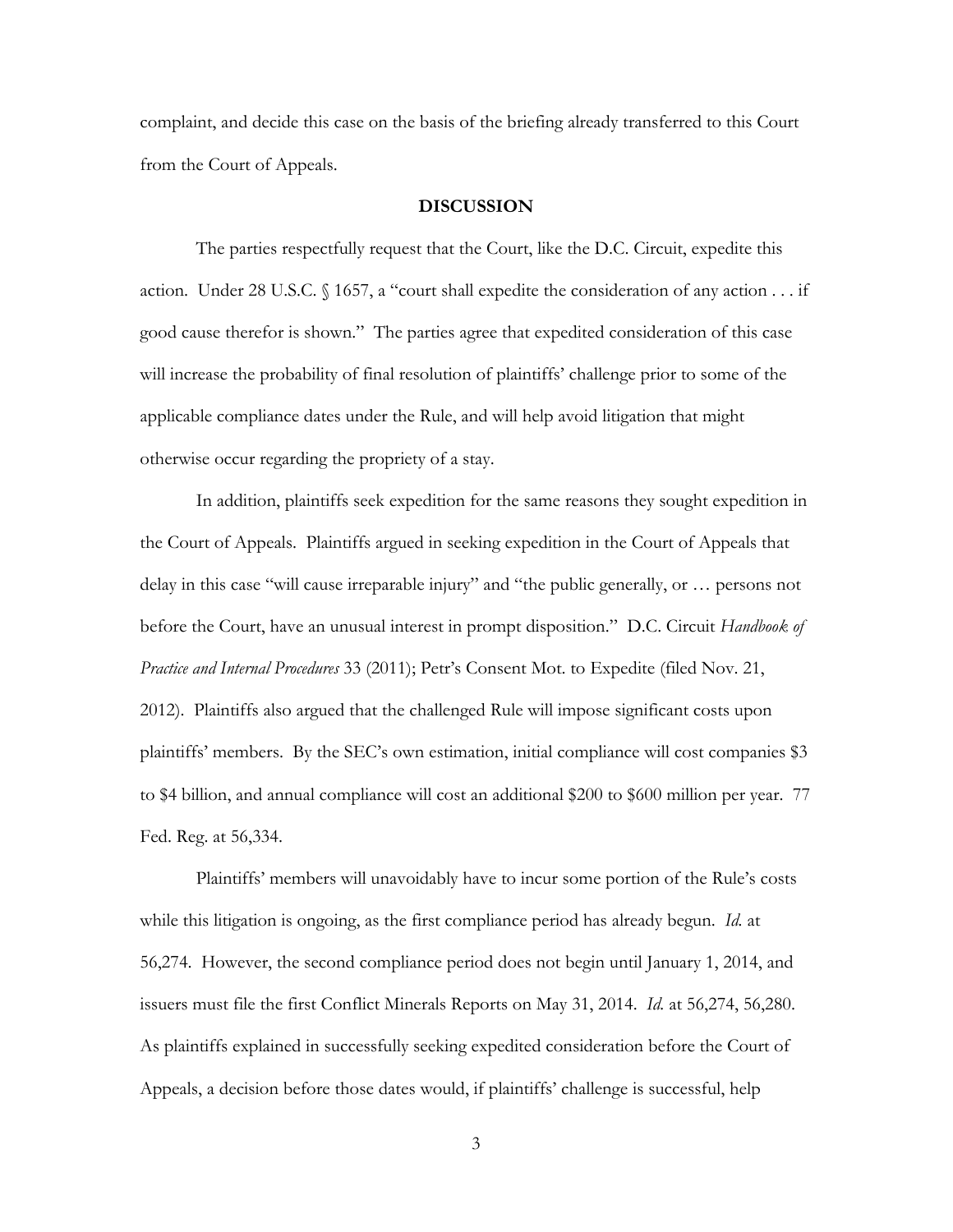plaintiffs' members avoid the costs of finalizing compliance infrastructure, preparing disclosures, preparing and obtaining private sector audit reports, and beginning a second year of compliance.

 Furthermore, expedited review would also serve the strong interests of non-parties and the public at large in prompt disposition of this case. Many companies that are part of the global supply chains that provide products to public companies will also incur costs under the Rule. *Id.* at 56,350. And expedition will help to ensure that outstanding uncertainty about the validity of the Rule—which received thousands of public comments, including comments from members of Congress, executive departments, and international organizations—will be resolved as soon as feasible.

 Time is even more crucial now than when the Court of Appeals granted expedited review. Six months have passed, and the parties may now have to proceed through two levels of review, this Court and the Court of Appeals.

 1. To facilitate expedited resolution of this action, the parties request that plaintiffs' amended petition for review be treated as a complaint. This procedure is consistent with one of the purposes of 28 U.S.C. § 1631, which provides that a transferred case "shall proceed as if it had been filed in … the court to which it is transferred on the date upon which it was actually filed in … the court from which it is transferred" (here October 22, 2012), and seeks to ensure the efficient continuation of the litigation. The amended petition for review commenced the action in the Court of Appeals, thereby serving the role that a complaint plays in a civil action in District Court under Federal Rule of Civil Procedure 3. Accordingly, the petition for review can and should be treated as a complaint now that the case has been transferred to this Court under 28 U.S.C. § 1631. Treating the amended petition for review as a complaint will also serve the purposes of § 1631 by

4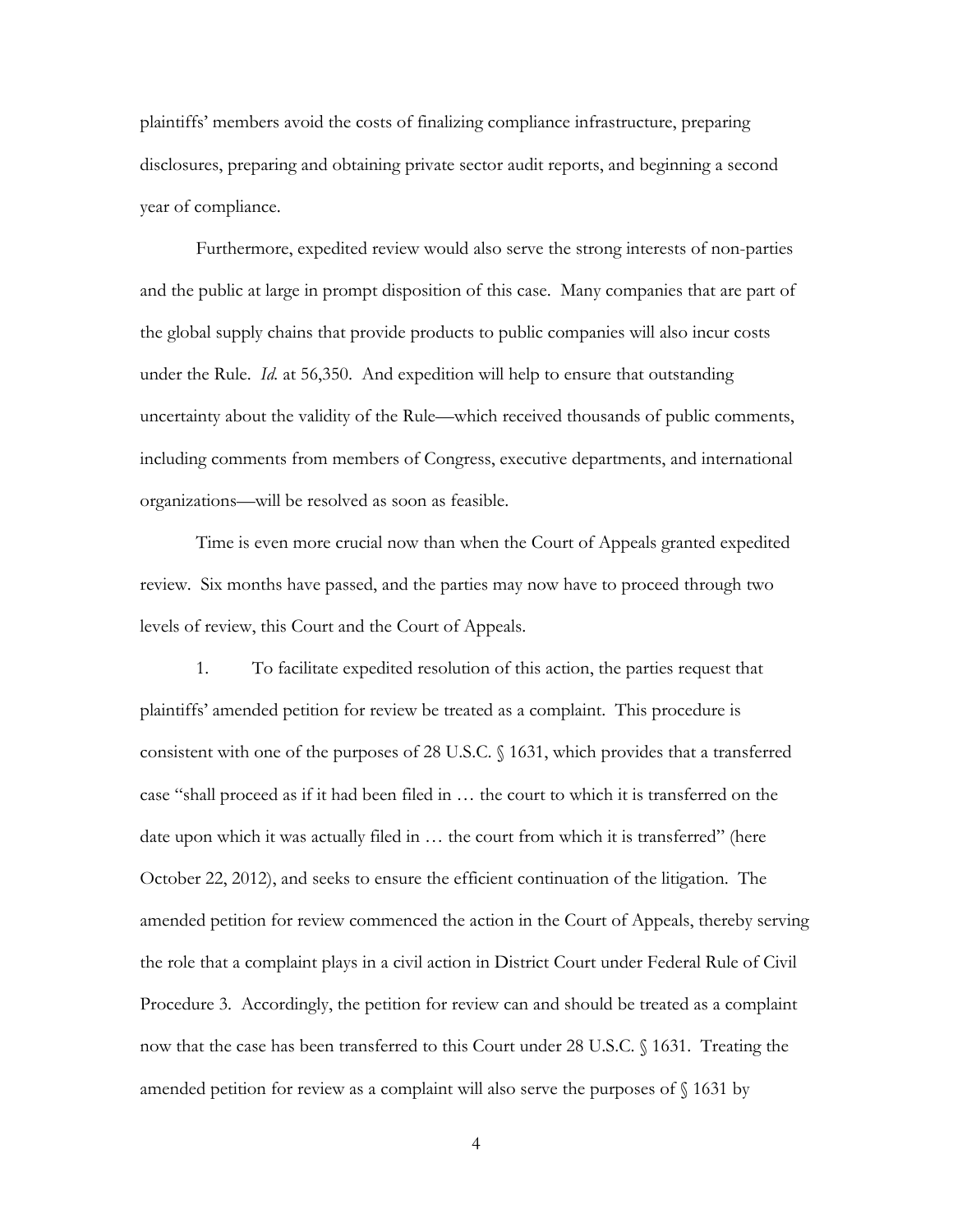avoiding "time-consuming and justice-defeating" delay and duplication of effort. *Miller v. Hambrick*, 905 F.2d 259, 262 (9th Cir. 1990), *quoting Goldlawr, Inc. v. Heiman*, 369 U.S. 463, 467 (1962).

 2. The parties jointly propose to waive responsive pleadings from the Commission and Amnesty International, as well as the exchange of initial disclosures under Rule 26(a)(1) of the Federal Rules of Civil Procedure. The parties jointly agree that waiver of responsive pleadings shall not constitute an admission of any of plaintiffs' allegations in this litigation. The parties further jointly agree that Amnesty International of the USA and Amnesty International Limited are Intervenors-Defendants as reflected on this Court's docket and that there is no need for further briefing regarding their intervenor status.

 3. To further facilitate expedited consideration of this case, the parties request that the case be decided on the briefing transferred to this Court from the D.C. Circuit (as well as any oral argument the Court chooses to have). The parties request that plaintiffs' opening D.C. Circuit brief be treated as a motion for summary judgment and memorandum of law in support of their motion for summary judgment; the Commission's and Amnesty's D.C. Circuit briefs be treated as oppositions to plaintiffs' motion and as cross-motions for summary judgment and memoranda of law in support of those cross-motions; and plaintiffs' D.C. Circuit reply brief be treated as a reply in support of their motion for summary judgment and as an opposition to the cross-motions.<sup>1</sup> The parties agree there is no need for further briefing.

 $\overline{a}$ 

<sup>&</sup>lt;sup>1</sup> Because the Court of Appeals briefs were submitted in 14-point font in accordance with that Court's rules, they contain more pages than this Court's rules provide for motions. However, the briefs' length, if printed in 12-point type, is consistent with this Court's limitations. Plaintiffs' opening brief, for example, would be 44 pages if reduced to 12-point font. Plaintiffs' reply brief, in turn, would be 22 pages. The parties respectfully submit that it would involve needless effort and delay to re-format the briefs already transferred to this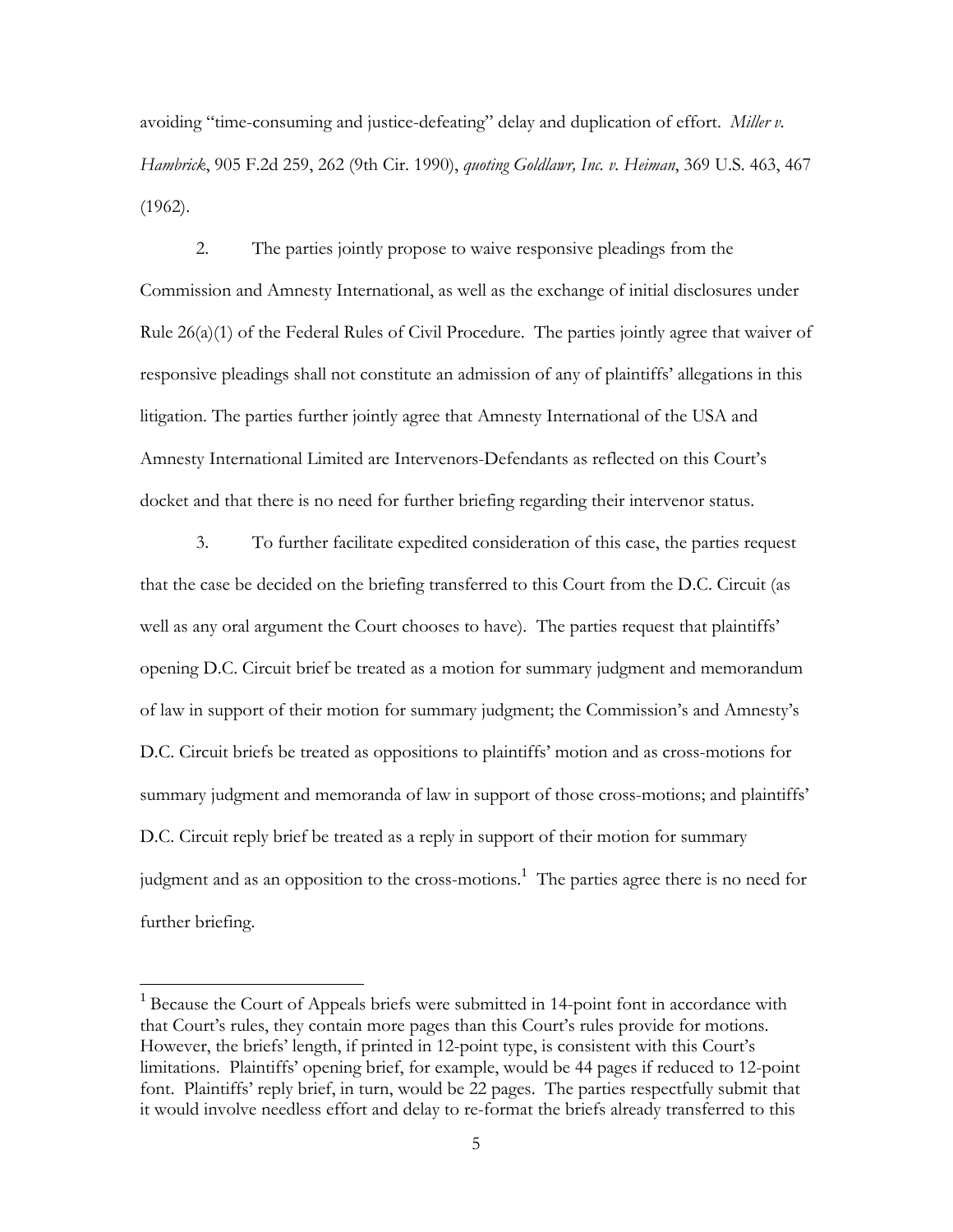Again, this procedure is consistent with one of the purposes of  $\S$  1631. This case was fully briefed for decision before the D.C. Circuit, and should be treated as fully briefed before this Court as well. All issues that would bear on this Court's resolution of the crossmotions for summary judgment are thoroughly covered in the completed D.C. Circuit briefing, and the additional delay and expense of beginning the briefing process anew would, as explained above, harm the parties and the public at large.

The parties respectfully further propose that within seven days of this Court's entry of a Scheduling Order, for the Court's convenience, all parties will submit paper copies of their briefs transferred to this Court from the Court of Appeals.

4. The parties request that the Certified Index of the Record filed in the Court of Appeals pursuant to Federal Rule of Appellate Procedure 17(b), and transferred to this Court as a part of the appellate record in this case, be deemed to satisfy the obligation to separately file or lodge a copy of the applicable administrative record with the Clerk of Court. In light of the size of the administrative record, reliance on this index in lieu of the filing of the record itself will conserve both judicial and agency resources. A similar procedure was followed by this Court in *International Swaps and Derivatives Ass'n v. United States Commodity Futures Trading Commission*, No. 11-cv-2146 (RLW) (D.D.C.). In addition, the parties propose that within seven days of this Court's entry of a Scheduling Order, plaintiffs will submit courtesy paper copies of the joint appendix transferred to this Court from the Court of Appeals, containing the applicable portions of the administrative record. *See* L. Civ. R. 7(n).

 5. Due to the nature of the proceedings, the parties jointly propose to dispense with the scheduling and conference procedures of Rules 16 and 26(f) of the Federal Rules of  $\overline{a}$ Court.

6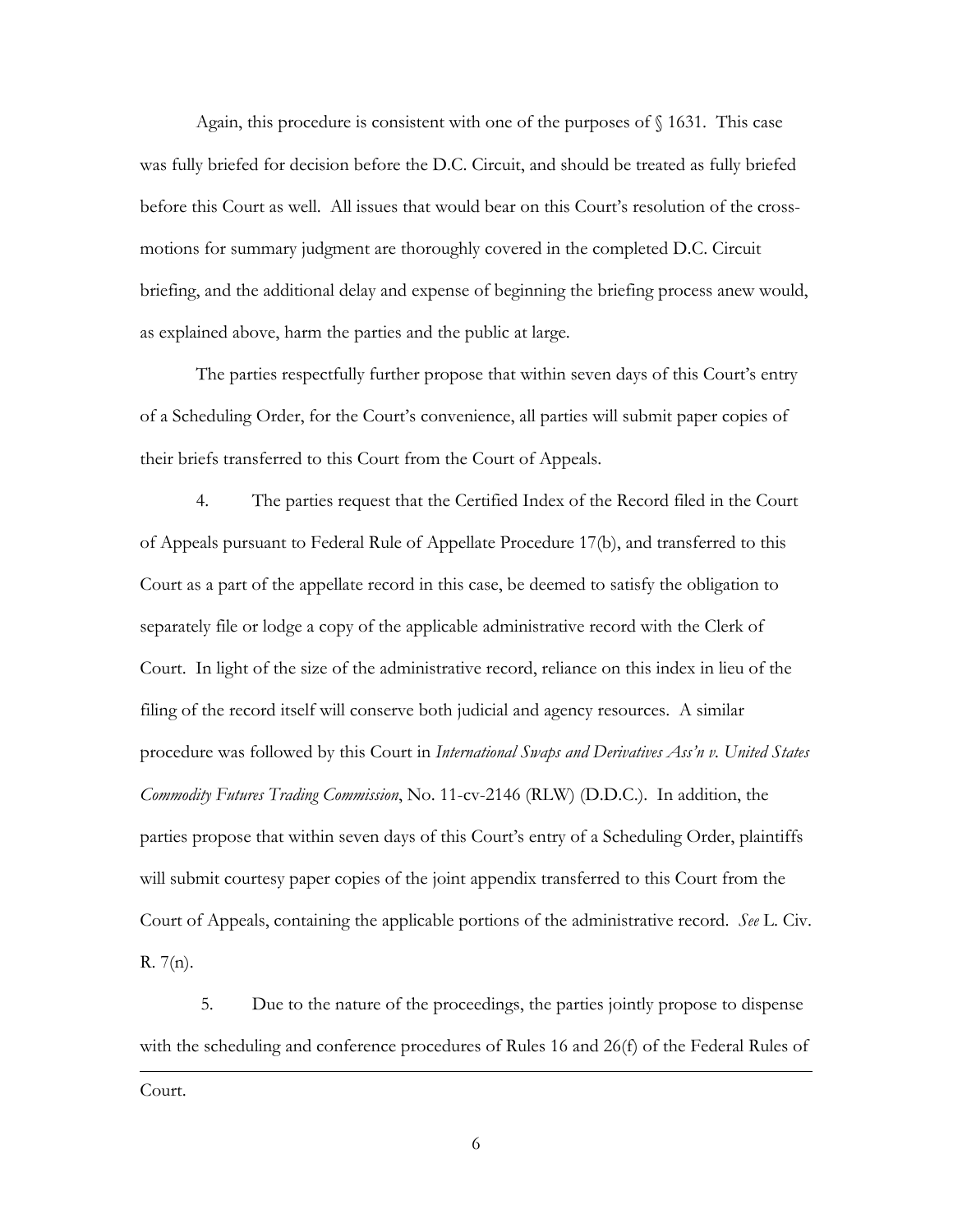Civil Procedure, and to substitute this memorandum and such other reports as the Court may request in place of the report ordinarily required under Rule 26(f). As the parties are in agreement and collectively believe that a Status Conference will not be necessary, they respectfully request, pursuant to the Court's Order of May 6, 2013, vacatur of the Status Conference.

### **CONCLUSION**

For the foregoing reasons, the parties respectfully request that this Court (1) expedite consideration of the parties' cross-motions for summary judgment, (2) treat plaintiffs' amended petition for review as a complaint, (3) decide the parties' cross-motions for summary judgment on the papers transferred to this Court from the D.C. Circuit pursuant to 28 U.S.C. § 1631, and, if the Court believes that oral argument would be beneficial to it, on oral argument before this Court,  $2^{(4)}$  dispense with the requirement of responsive pleadings from the Commission and Amnesty International, a pretrial conference under Rule 16, initial disclosure under Rule  $26(a)(1)$ , and the conference required by Rule  $26(f)$ , and conclude that no briefing on intervention is necessary and that Amnesty International of the USA and Amnesty International Limited's continued participation as parties in the case is proper, and (5) substitute this report and such other reports as the court may order for the report required by Rule 26(f). A proposed Scheduling Order to this effect is attached.

 $\overline{a}$ 

Dated: May 15, 2013 Respectfully submitted,

 $2^2$  Counsel for plaintiffs will be unavailable the week of June 10, counsel for Amnesty International will be unavailable June 18-21 and August 2-7, and counsel for the Commission will be unavailable May 29 (for oral argument in the U.S. Court of Appeals for the Second Circuit) and the weeks of July 29 and August 4. The parties respectfully request that any hearing not be set for these time periods.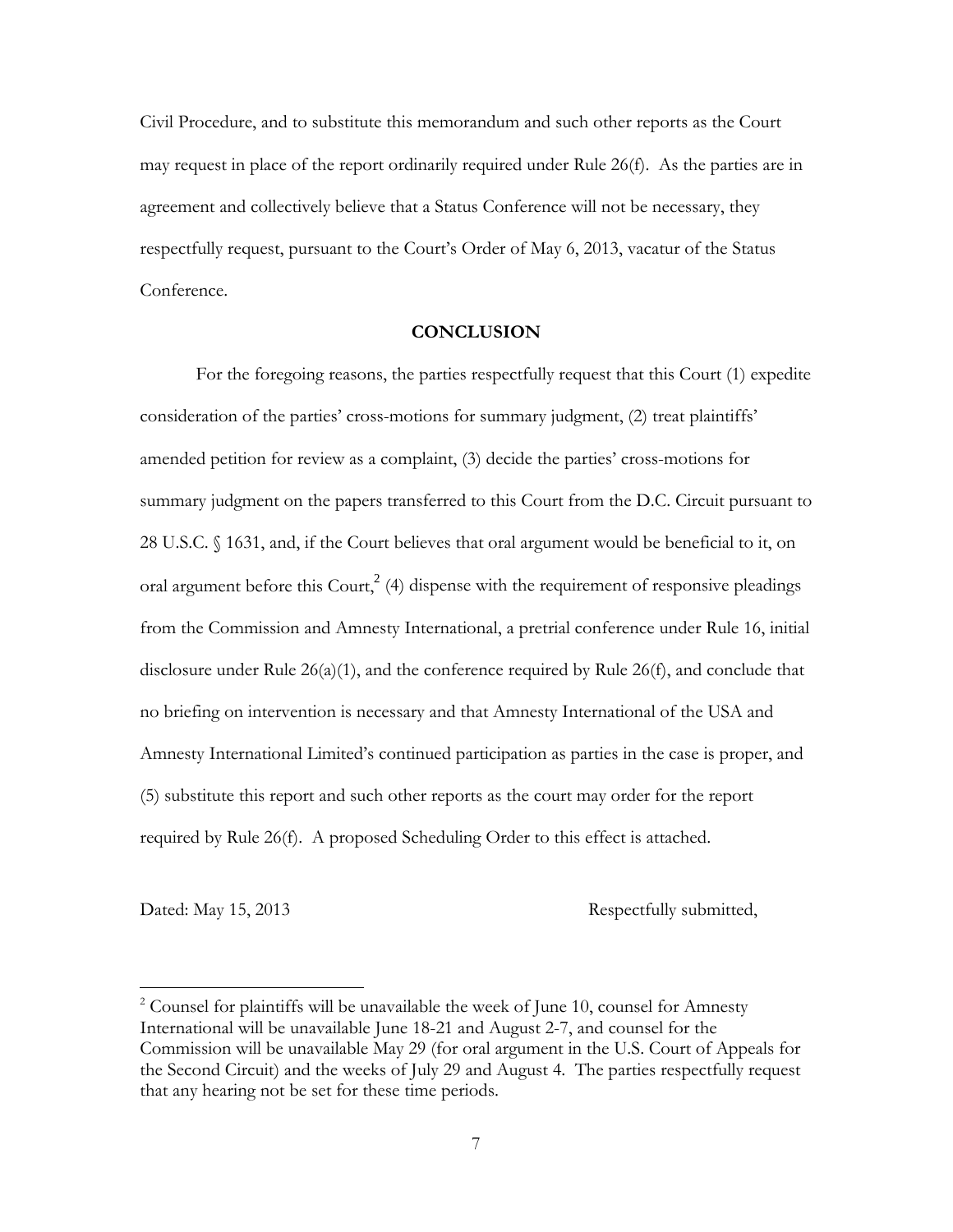Anne K. Small Michael A. Conley John W. Avery Tracey A. Hardin, GA Bar No. 324996 Benjamin L. Schiffrin, NY Bar No. 4277117 Daniel Staroselsky, IL Bar No. 6292004 Securities and Exchange Commission 100 F Street, NE Washington, DC 20549 202.551.5774 staroselskyd@sec.gov *Counsel for Defendant Securities and Exchange Commission* 

Julie A. Murray, Bar No. 1003807 Adina H. Rosenbaum, Bar No. 490928 Scott L. Nelson, Bar No. 413548 Public Citizen Litigation Group 1600 20th St., NW Washington, DC 20009 (202) 588-1000 jmurray@citizen.org *Counsel for Intervenors-Defendants Amnesty International of the USA and Amnesty International Limited*

*Of Counsel*: Rachel L. Brand National Chamber Litigation Center, Inc. 1615 H St., NW Washington, DC 20062 202.463.5337 *Counsel for Plaintiff the Chamber of Commerce of the United States of America* 

### *Of Counsel:*  Quentin Riegel National Association of Manufacturers 733 10th St., NW Suite 700 Washington, DC 20001 202.637.3000 *Counsel for Plaintiff the National Association of Manufacturers*

s/ Peter D. Keisler

Peter D. Keisler, Bar No. 417204 *Counsel of Record*  Jonathan F. Cohn, Bar No. 476551 Sidley Austin LLP 1501 K St., NW Washington, DC 20005 202.736.8027 *Counsel for Plaintiffs the National Association of Manufacturers, the Chamber of Commerce of the United States of America, and Business Roundtable* 

### *Of Counsel:*

Maria Ghazal Business Roundtable 300 New Jersey Ave., NW Suite 800 Washington, DC 20001 202.496.3268 *Counsel for Plaintiff Business Roundtable*